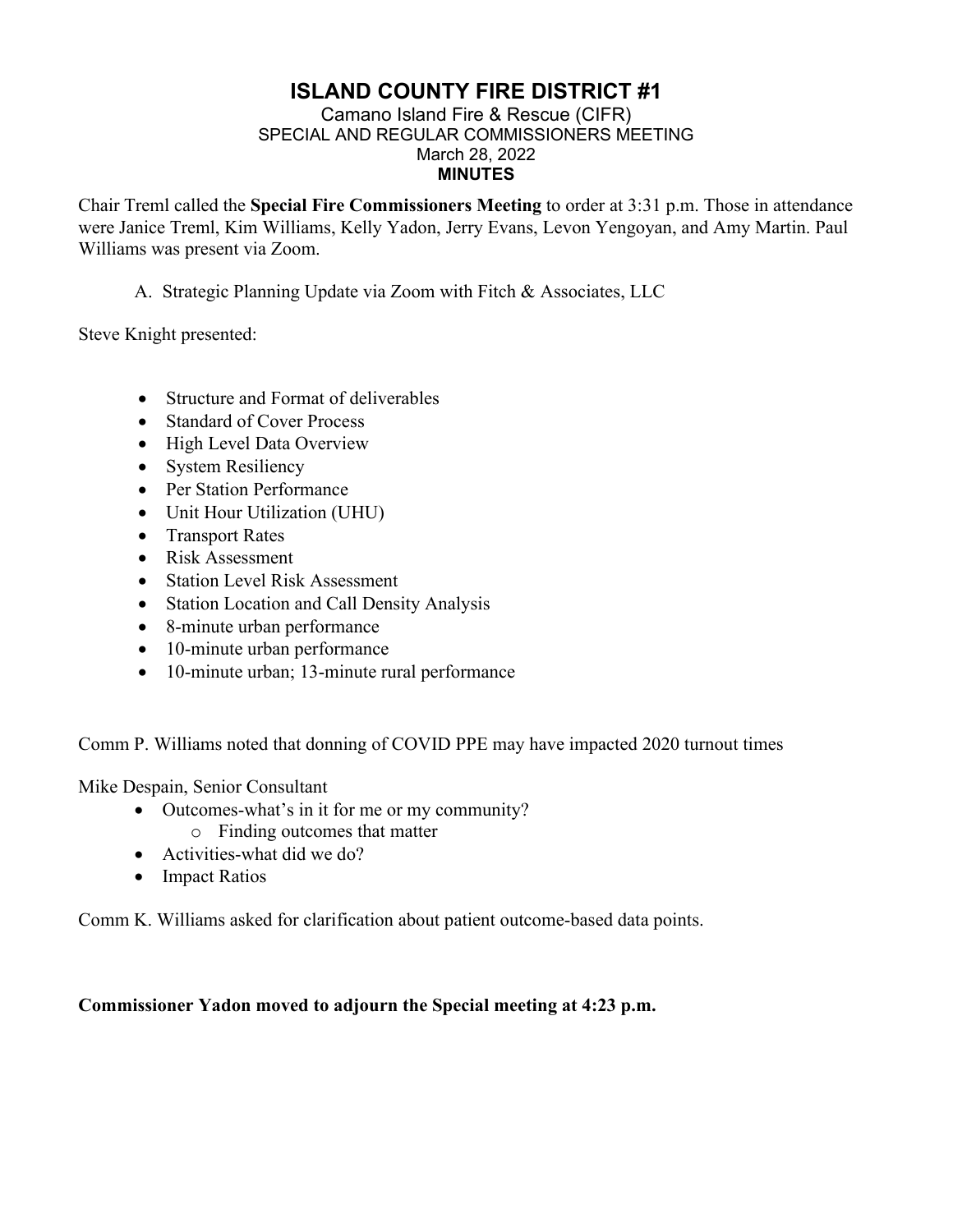2 Camano Island Fire & Rescue Board of Fire Commissioners **Minutes** March 28, 2022

Chair Treml called the **Regular Fire Commissioners Meeting** to order at 4:30 p.m. Those in attendance were Janice Treml, Kim Williams, Kelly Yadon, Jerry Evans, Levon Yengoyan, Craig Helgeland, Amy Martin, Jay Jacks, Mark Sears, and Christy Mathews. Paul Williams was present via Zoom.

Comm Yadon led us in the flag salute.

#### *Commissioner Evans moved to approve the agenda; Commissioner K. Williams seconded; motion carried by unanimous vote.*

## **CONSENT AGENDA** –

- Minutes of February 28, 2022, Meeting.
- Approval of March 14 and March 30 Vouchers

| \$19,152.29  |
|--------------|
| \$19,833.58  |
| \$65,987.62  |
| \$104,973.49 |
|              |

**Combined, All Totaling \$543,084.79**

| <b>March 30 Vouchers</b>        |              |
|---------------------------------|--------------|
| 3 EFT <sub>s</sub>              | \$98,686.23  |
| Payroll EFTs                    | \$211,392.80 |
| Expense Vouchers #220239-220286 | \$96,162.07  |
| <b>Trust Fund</b>               | \$275.58     |
| Capital Fund                    | \$22,012.00  |
| <b>Capital Facilities Fund</b>  | \$9,582.62   |
| <b>Totaling</b>                 | \$438,111.30 |

## *Commissioner Yadon moved to approve the Consent Agenda items 1, 2; Commissioner K. Williams seconded; motion carried by unanimous vote.*

## **PUBLIC INPUT** – None

**CHIEF'S REPORT** -see attached.

## **Speakers: Facilities and Maintenance-AC Helgeland/Jay Jacks**

## **Jay Jacks presented on Shop and Shop Maintenance**

- General Overview
- Strengths-people, being a fire department shop; Weaknesses-need to streamline data collection; Opportunities-increase internal value to the District (can help with facilities maintenance); Challenge- Privately owned competition moving into Mt. Vernon.

Chief Yengoyan praised the maintenance shop for safety and quick turn-around.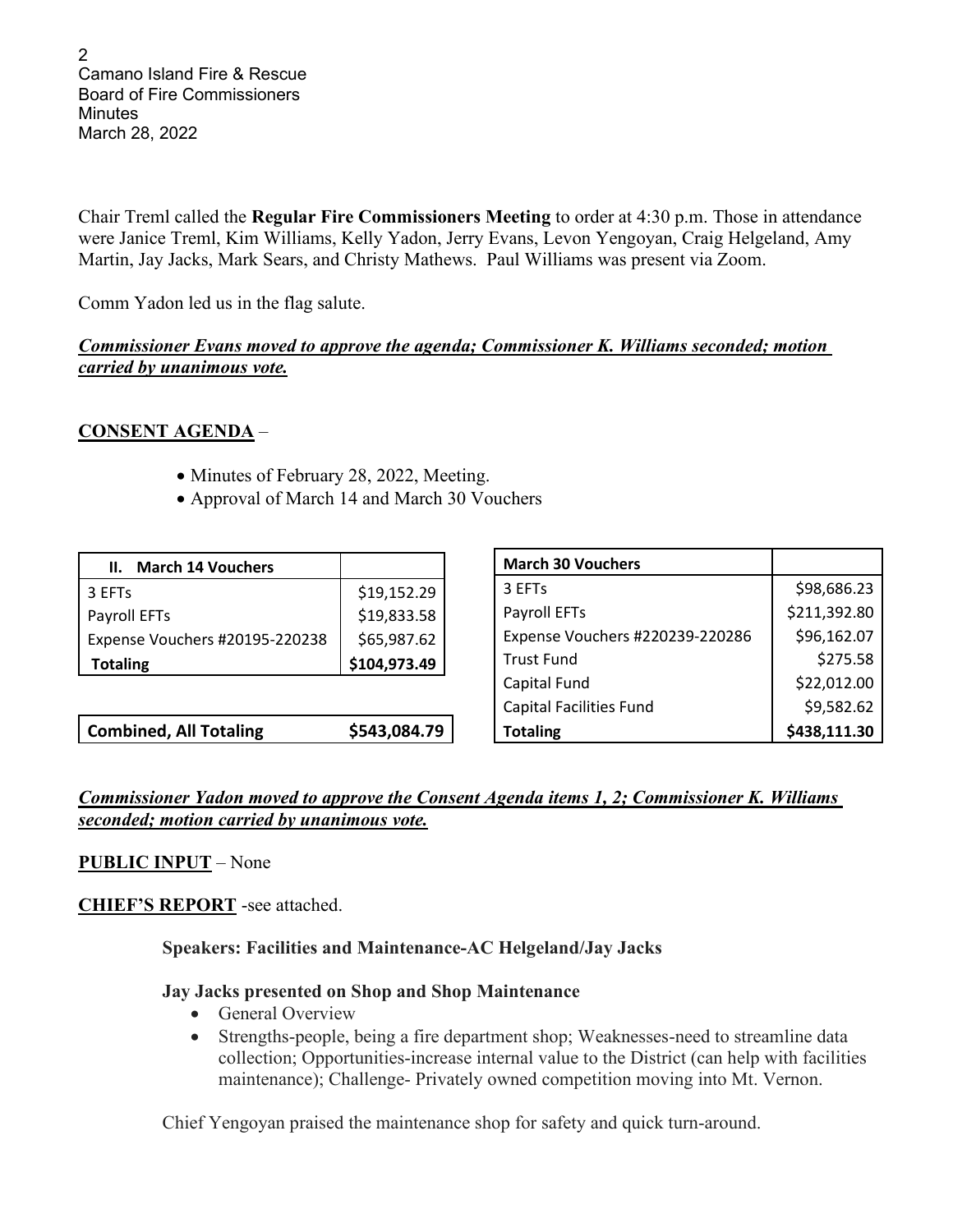3 Camano Island Fire & Rescue Board of Fire Commissioners **Minutes** March 28, 2022

> Comm Evans messaged praise from the community that's been relayed to Commissioners. Commissioners asked if there are any barrios to performance? Jay indicated the lifts are going to help and the working tool budget allows him to react quickly if a diagnostic tool is needed. Looking currently at diagnostic software, but overall, well equipped.

## **Chief Helgeland presented on CIFR Facilities**

- General Overview
- Generator Project is complete at Station 3
- Station 2 damage to bay door-bullet hole. No damage to ambulances.
- Chief Yengoyan noted the longer-range facilities maintenance plan via a \$10 Million bond investment in facilities.
- Comm Yadon asked how much a dedicated maintenance crew might save the department. Chief Yengoyan indicted for many jobs we must pay prevailing wage and can't do in house. But it's a study we could look at. In the future, maintenance Division will be able to do some of the basic facilities care. May be manageable by transferring some of the maintenance over to the shop and the new hire.
- Discussion of Levy and timing of Levy with inflation
- Potential special meeting to discuss.
- Preference to discuss during the regular meeting rather than have an earlier meeting due to work constraints for Comm Evans. Workshop could be done in the evening after a regular board meeting.

Chief's Report- attached

# **PRESS & CORRESPONDENCE** –

- 1. Social Media thank you to the crews from the father of a deceased PT
- 2. Thank you via our info email to CRP Dean Speerbrecher for assisting his elderly parents
- 3. SC News article re Stanwood-Camano population growth with quote from Chief Helgeland on call volume.

# **COMMITTEE REPORTS** –

- ICOM Still searching for a new director hope to have one by the end of May
- Safety/Risk Management Committee will meet June 9<sup>th</sup>. Met in March.
- Finance Met and reviewed the budget year to date. On track.
- SNO-ISLE –Banquet on March 26<sup>th</sup>. First Thursday in April will discuss mitigation fees.
- Other:
- o Scholarship-SCAF Scholarships are all in. We'll receive our applicants by end of March. Award selection due back to them early May. Internal CFIR scholarship notice was sent out and is due in by May  $2<sup>nd</sup>$ . Open to all employees. 1 SCAF and 2 internal at 2K.

## **UNFINISHED BUSINESS** – none